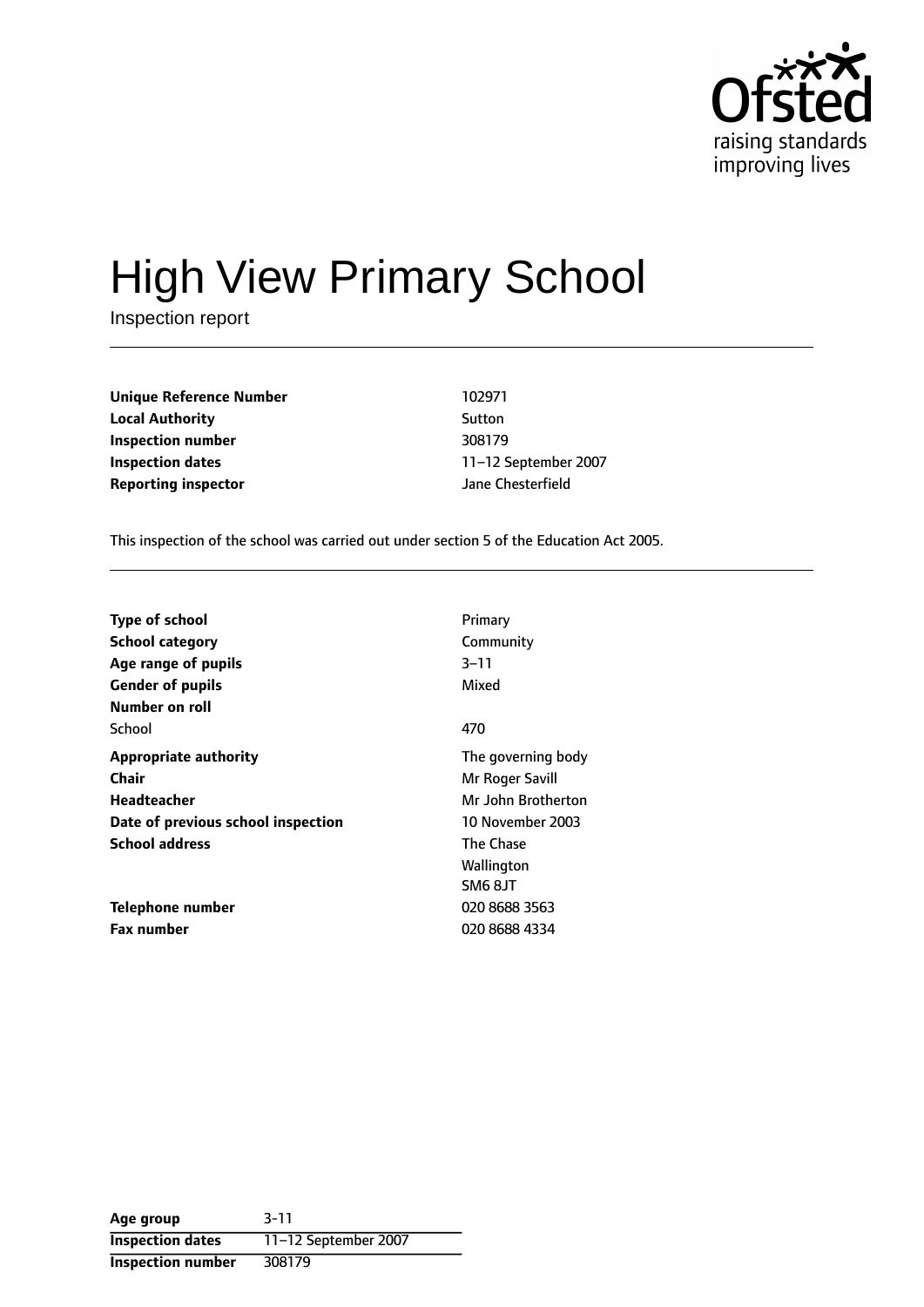.

© Crown copyright 2007

#### Website: www.ofsted.gov.uk

This document may be reproduced in whole or in part for non-commercial educational purposes, provided that the information quoted is reproduced without adaptation and the source and date of publication are stated.

Further copies of this report are obtainable from the school. Under the Education Act 2005, the school must provide a copy of this report free of charge to certain categories of people. A charge not exceeding the full cost of reproduction may be made for any other copies supplied.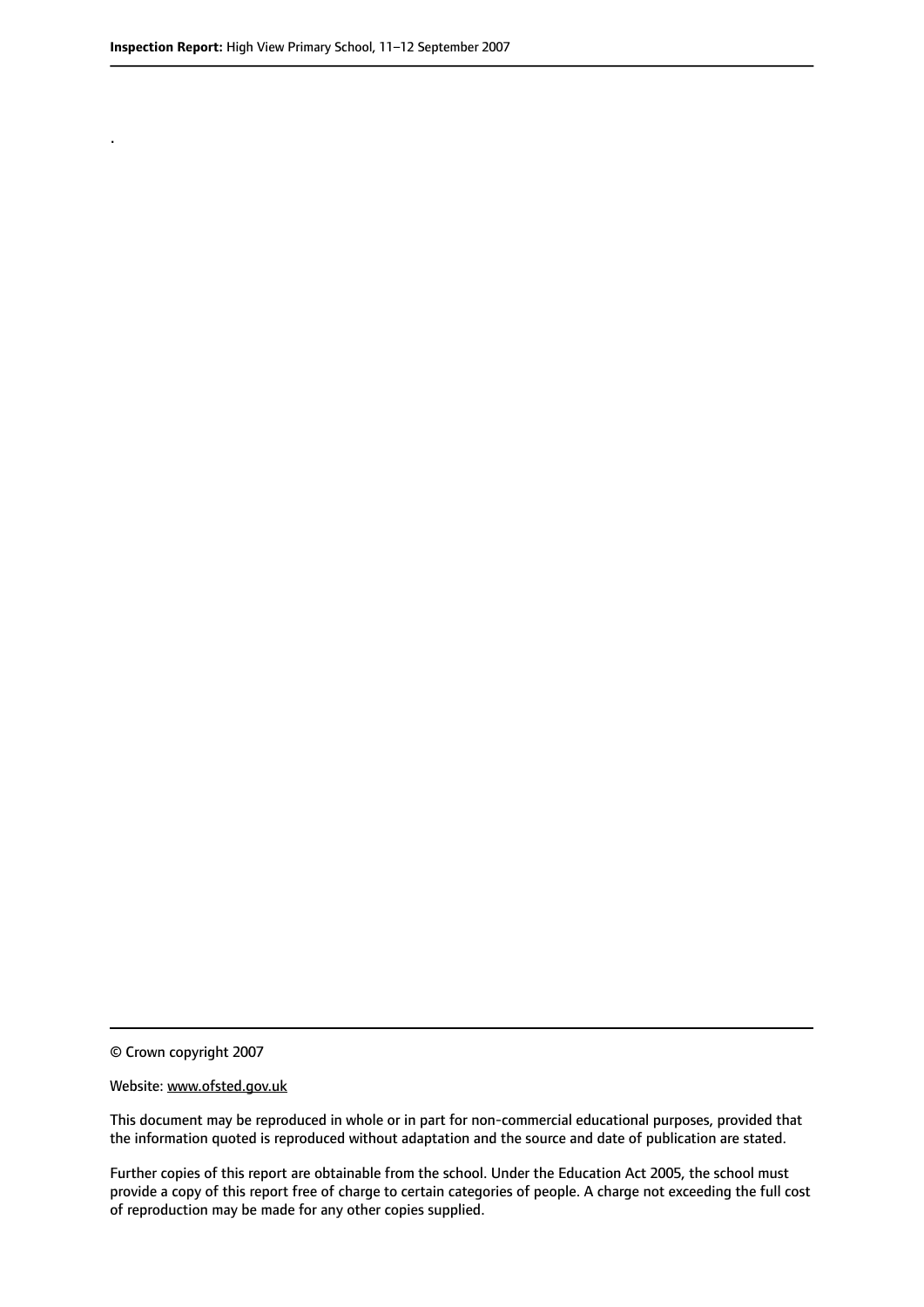### **Introduction**

The inspection was carried out by three Additional Inspectors.

#### **Description of the school**

High View Primary is a two form entry school situated within a settled residential community. The proportions of pupils eligible for free school meals, learning English as an additional language, or having learning difficulties or disabilities(LDD) are all below the national average. The number of pupils who come from minority ethnic backgrounds is average. The school has had an interim headteacher since Easter 2007 and is currently recruiting to fill the vacancy. At the time of the inspection none of the Nursery children and only half of the Reception children had begun school.

#### **Key for inspection grades**

| Grade 1 | Outstanding  |
|---------|--------------|
| Grade 2 | Good         |
| Grade 3 | Satisfactory |
| Grade 4 | Inadequate   |
|         |              |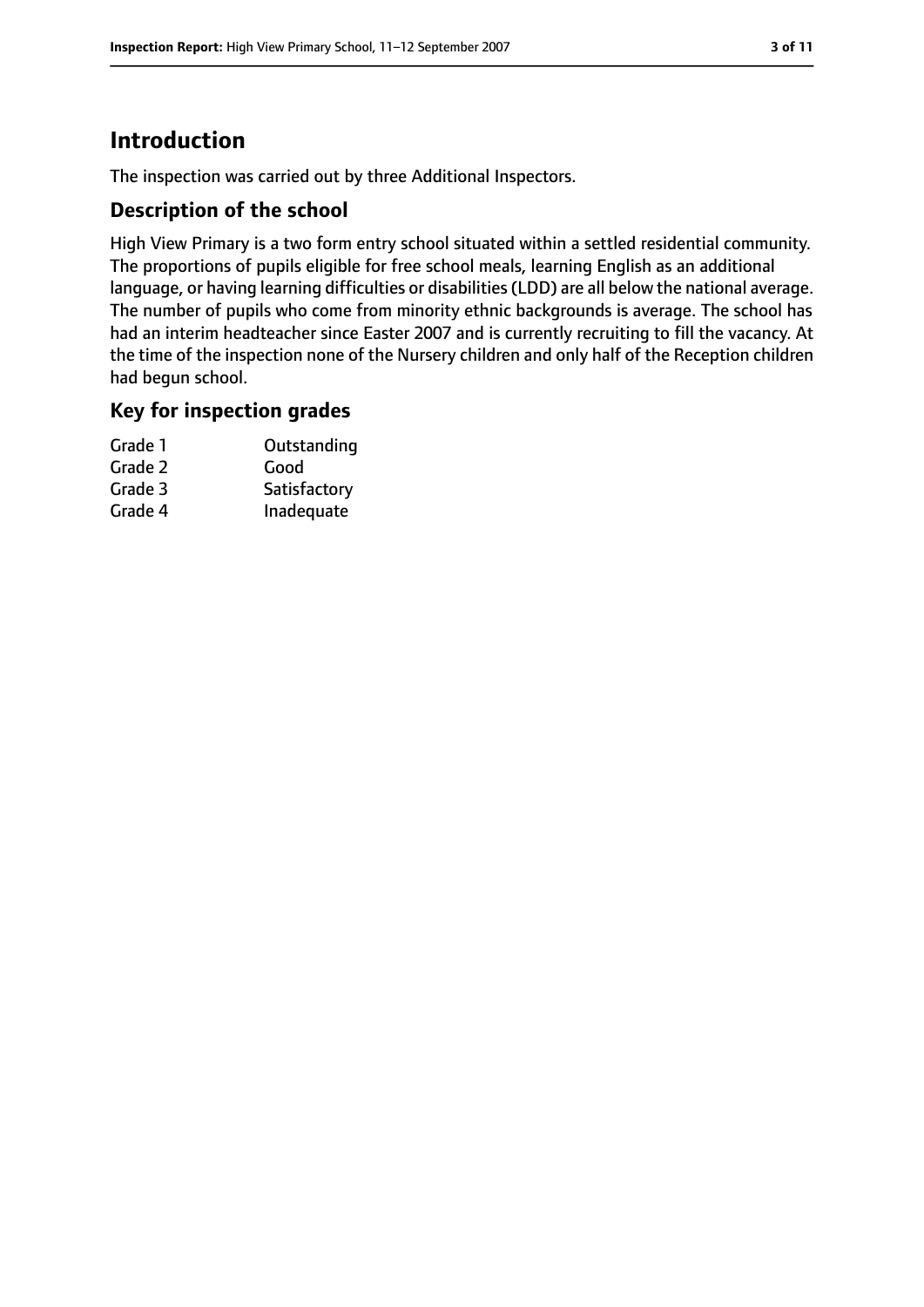### **Overall effectiveness of the school**

#### **Grade: 3**

High View Primary is a satisfactory school which is valued by its pupils and parents. 'I think High View is a lovely school,' commented one parent. 'Its results are improving and the children are very happy.' Standards at the school are now above average at both key stages, thanks to the hard work of the senior staff in introducing and establishing systems for monitoring provision and tracking pupils' progress since the last inspection. The achievement of pupils across the school is currently satisfactory, and senior staff know that there is more work to be done to ensure that all pupils make the progress of which they are capable.

There is some good teaching and learning at all stages of the school, particularly in Year 6, which are helping to drive up achievement and standards. However, there are inconsistencies in the quality of teaching which mean that it is satisfactory overall. Teachers do not always plan work to meet the needs of the whole range of abilities in their class, and as a result some pupils are not sufficiently challenged while others struggle. There is no consistent approach to the marking of pupils' work and the setting of targets for improvement, so that they are not always clear about what they need to do to make their work better.

Pupils enjoy the range of opportunities the school has to offer them, both in and out of lessons, and make the most of the good curriculum and extra-curricular activities. Their personal development and behaviour are good, and they are willing and ready to take on additional responsibilities. Those on the school council, for example, are proud of what they have accomplished and feel that they are doing a worthwhile job. Pupils feel safe at the school because pastoral care is good. 'I think all the teachers are fair', said one. Pupils of all ages get on well with one another and with adults.

Some good improvements have been made in the school's monitoring and evaluation of its work since the last inspection, and these are now beginning to show their impact in the recent rise in standards. However, the school is currently going through a period of uncertainty while it lacks a permanent headteacher, and senior staff know that they need to keep the momentum of these improvements going in order to continue to raise standards and achievement. The interim headteacher is steering the school well through this time and is very capably supported by the deputy and senior staff. Parents are understandably anxious about the school's future. Nonetheless, the school has satisfactory capacity for further improvement because of the rigorous systems it now has for evaluating its work.

#### **Effectiveness of the Foundation Stage**

#### **Grade: 3**

Provision and achievement in the Foundation Stage are satisfactory. Most children arrive in the Nursery with skills that are generally typical of three-year-olds although the personal and communication skills of many are more advanced than usual. By the time they leave Reception, their standards are close to the expected levels. Last year pupils entered Year 1 slightly above expected levels in personal and communication skills and slightly below in their physical and creative development. Planning of the curriculum is clear and the integration of work inside the classroom with the outside activity area is particularly successful. Teachers manage and encourage children well, and teaching assistants support them well. Levels of care are good. The new co-ordinator has made a good start, but staff do not yet have a clear enough view on how well different groups of children achieve over time in order to plan effectively. Insufficient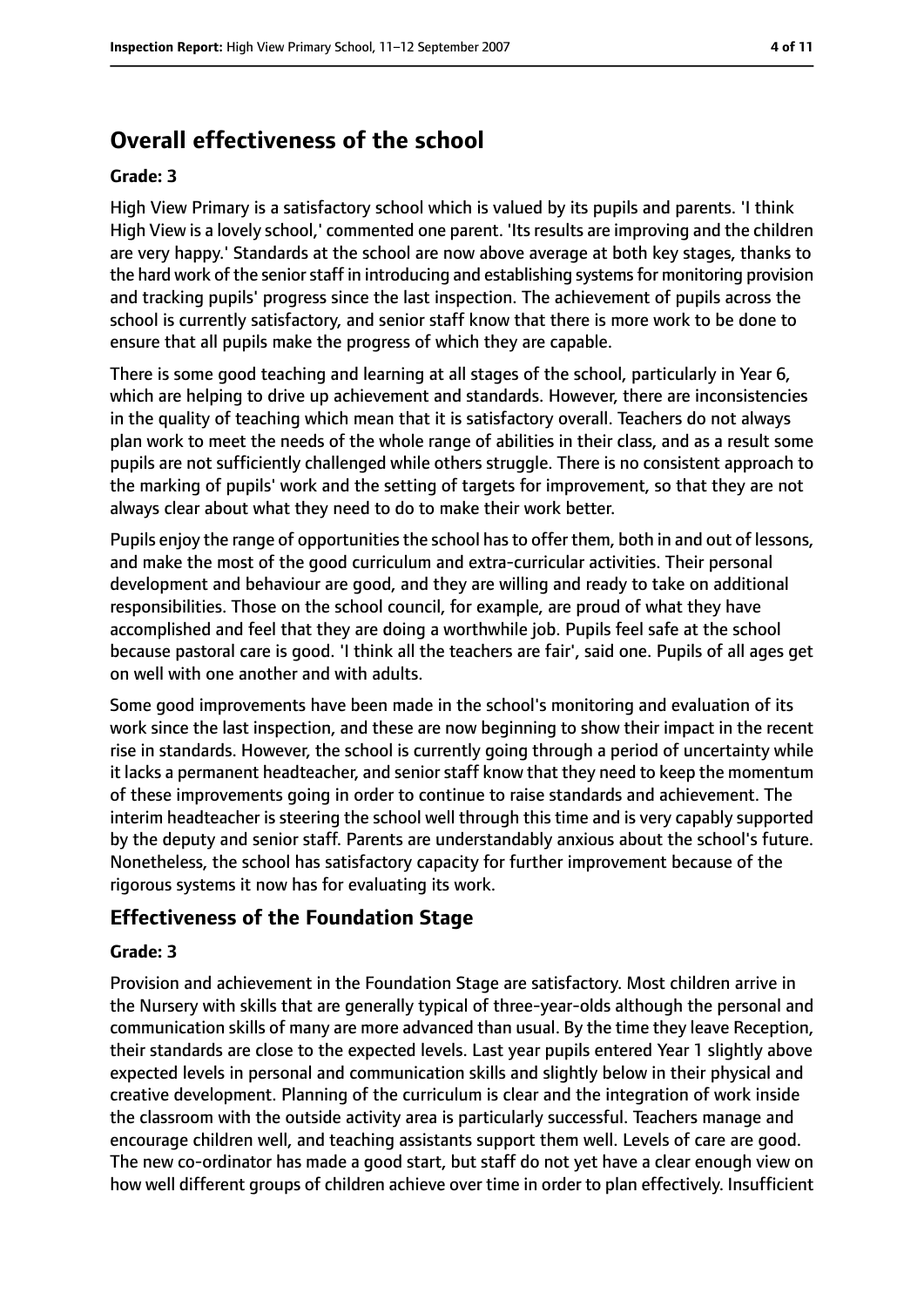attention has been given to establishing attractive and eye-catching activity areas in the classrooms in order to capture the children's imagination and inspire their creative development.

#### **What the school should do to improve further**

- Increase the consistency in the quality of teaching in order to raise achievement and maintain improved standards.
- Ensure that work is planned to meet the needs of all pupils in every class.
- Improve systems for setting pupils' targets so that they have a clear understanding of what they need to do to improve.

A small proportion of the schools whose overall effectiveness is judged satisfactory but which have areas of underperformance will receive a monitoring visit by an Ofsted inspector before their next section 5 inspection.

### **Achievement and standards**

#### **Grade: 3**

Unvalidated data indicates that the school has successfully reversed a downward trend in achievement at both Key Stages 1 and 2 this year. Pupils are now reaching above average standards in reading, writing and mathematics in Key Stage 1.All groups of pupils' achievement at this level is satisfactory as they have maintained their above average attainment from entry to Key Stage 1.

A similar picture of satisfactory progress is evident in Key Stage 2. Results at the end of the key stage have risen to above average in English, mathematics and science, and the school has exceeded its targets. Boys and girls performed similarly well at both key stages. The school's recent success in raising standards is due to good subject leadership and improvements in the curriculum taught, especially in science and English, and to the use of tracking data to focus extra support where needed.

### **Personal development and well-being**

#### **Grade: 2**

Pupils' personal development and well-being, including their spiritual, moral, social and cultural development, are good. Pupils from a wide range of different backgrounds work and play together very well and older children care for younger ones, for example as playground buddies. Pupils take their role in the school and the wider community seriously. They take part in the Walk on Wednesdays initiative, for example, not just to keep fit but 'to save the planet', as one pupil said. They understand the importance of healthy eating and make sensible choices at lunchtime.

Pupils enjoy coming to school and their attendance is good. Parents are very pleased with their positive attitudes and the good behaviour at the school. Their children are keen to learn, though sometimes they can be too quiet in class and do not ask questions when they should. Pupils' good basic skills and their ability to co-operate with others mean that they are well prepared for their future.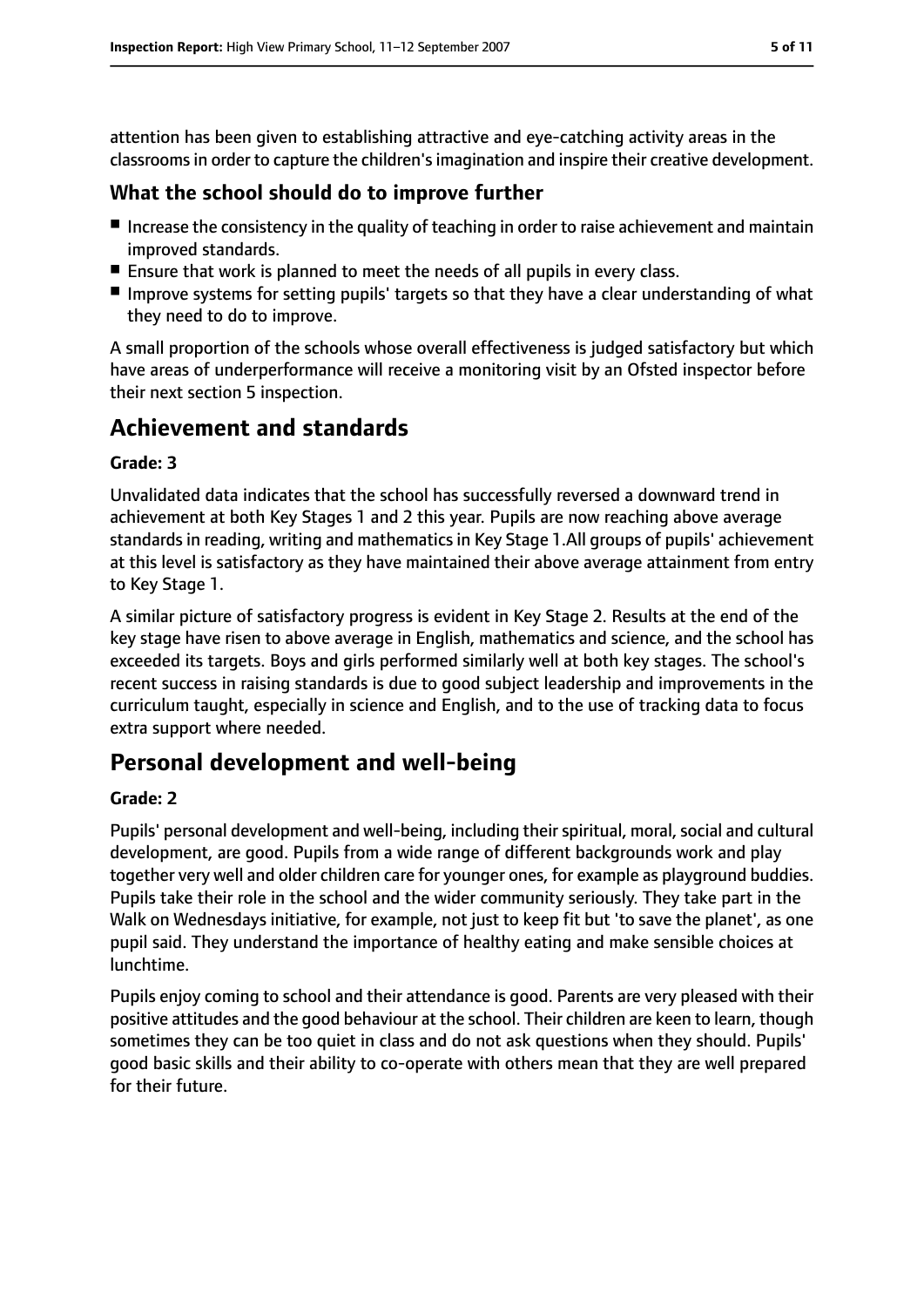### **Quality of provision**

### **Teaching and learning**

#### **Grade: 3**

Teaching and learning are satisfactory overall. However, the quality of teaching, including planning and the marking of pupils' work is inconsistent. Across the school, teachers manage pupils well, and relationships in class are very good. This helps to create a relaxed learning atmosphere which pupils enjoy, and their attitudes to learning are very positive. Where teaching is at its best, teachers have high expectations and use questioning well to probe and extend pupils' understanding. Teaching assistants support pupils' learning well, often playing a prominent part in assessing and recording pupils' progress.

Sometimes though lessons lack pace and work is not well matched to pupils' needs. Marking is not consistently helpful in telling pupils how they can improve. As a result pupils do not always achieve as well as they should. The school carries out a good range of assessments of pupils' progress, and uses this information effectively to identify groups of pupils who need extra support.

#### **Curriculum and other activities**

#### **Grade: 2**

The school's curriculum is good. The right emphasis is placed on the development of pupils' basic literacy and numeracy skills, with a good balance of other subjects. The teaching of mathematics in groups based on pupils' ability is having a positive impact on raising standards. Pupils with LDD and those learning English as an additional language have good access to the curriculum. The school has identified the development of links between different subjects and the use of computer skills across the curriculum as the next steps for future improvement.

Curriculum enrichment is good. Special themed weeks, such as international week, book week and Black history week create memorable experiences for pupils. They benefit from specialist provision in French and music, which helps them gain a deeper insight into these areas. A good number of visits and visitors, such as the Hampton Court trip and the Caribbean theatre group, helps bring learning to life. Pupils appreciate the wide range of clubs which help them develop new skills and interests, and many pupils take part.

#### **Care, guidance and support**

#### **Grade: 3**

Pastoral care for pupils is good, but weaknesses in target setting mean that this area of the school's work is satisfactory overall. The school makes safeguarding pupils' welfare a priority. Systems for staff checks, child protection and health and safety are all robust. Instances of bullying or racism are rare, and are resolved swiftly. Pupils' attendance is carefully monitored, particularly the link between absence and achievement.

When pupils with LDD and those learning English as an additional language are given specialist one to one support they achieve well, but some teachers do not plan to meet the needs of all children effectively so their progress overall is satisfactory. The school works closely with external agencies where needed. Staff use their records of pupils' progress well to focus extra support for pupils with LDD and for lower attaining pupils. They are not yet using their data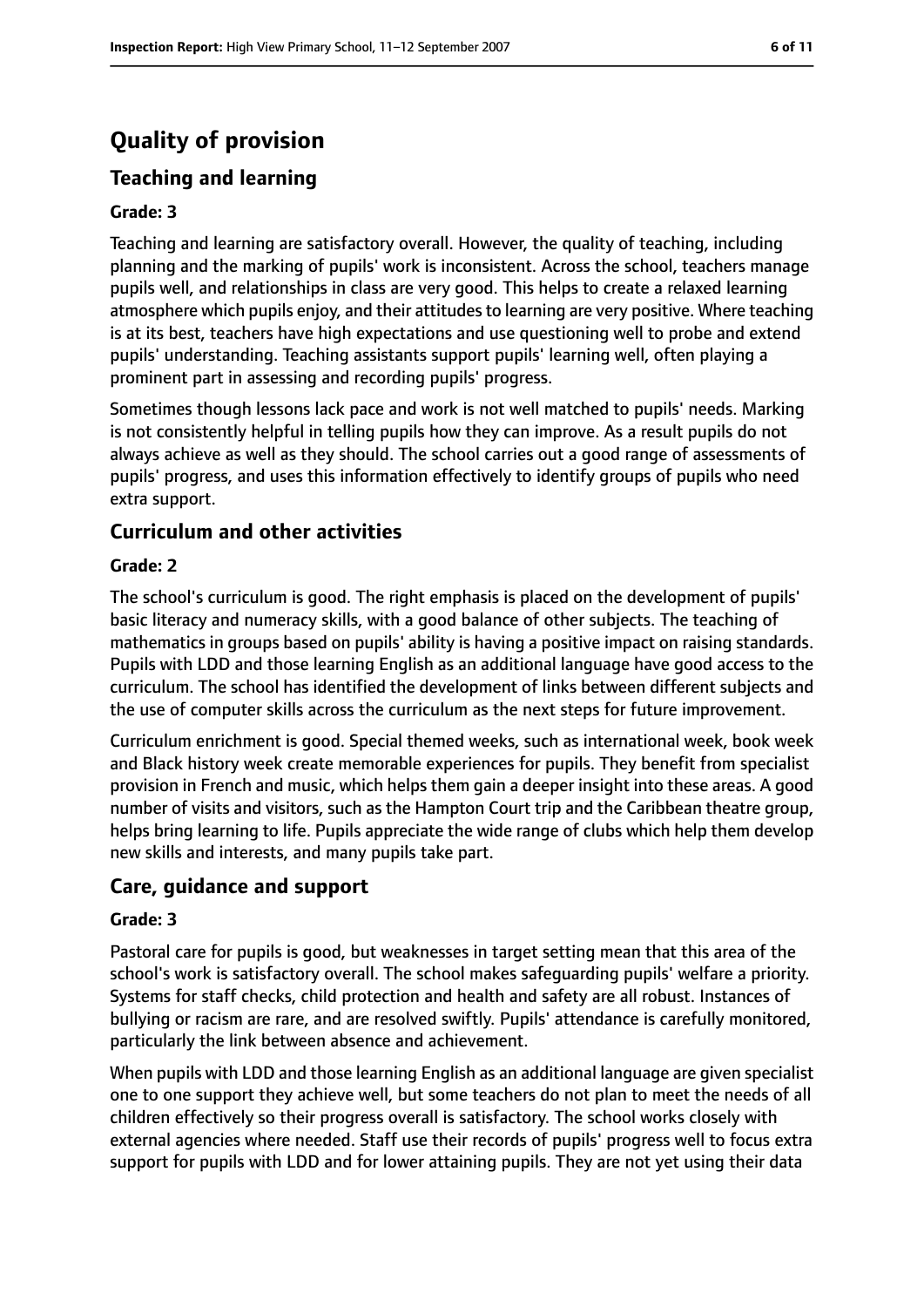consistently to set individual targets which encourage all pupils to do better and challenge them to achieve their potential.

### **Leadership and management**

#### **Grade: 3**

Leadership and management are satisfactory. The interim headteacher is looking after the school well and has won the confidence of the school community. The senior staff and core subject co-ordinators are well focused on maintaining the momentum for improvement set in motion since the last inspection, and provide the school with stability and consistency through a time of change.

The school is using its development plan effectively to guide its work and bring about improvement, but nevertheless it is difficult for the school to set itself long-term strategic targets in the absence of a permanent headteacher. School self-evaluation is good, so that senior staff have a clear understanding of the school's strengths and weaknesses. The school has a strong emphasis on professional development and staff new to their roles are well supported.

The governors fulfil their duties satisfactorily. Many are new and inexperienced, but they have received good training and support from the local authority. They are developing their confidence in challenging the school and holding it to account.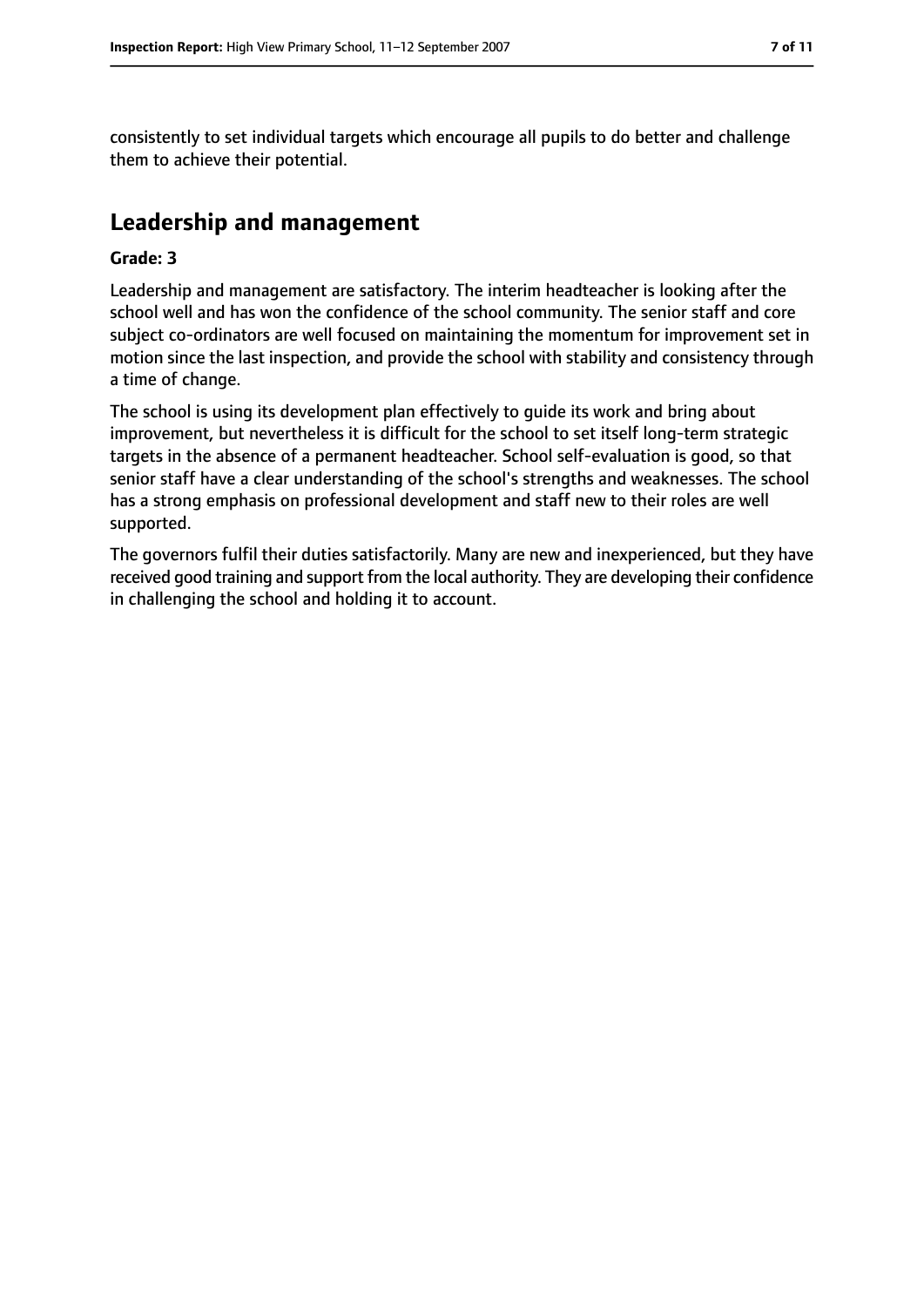**Any complaints about the inspection or the report should be made following the procedures set out in the guidance 'Complaints about school inspection', which is available from Ofsted's website: www.ofsted.gov.uk.**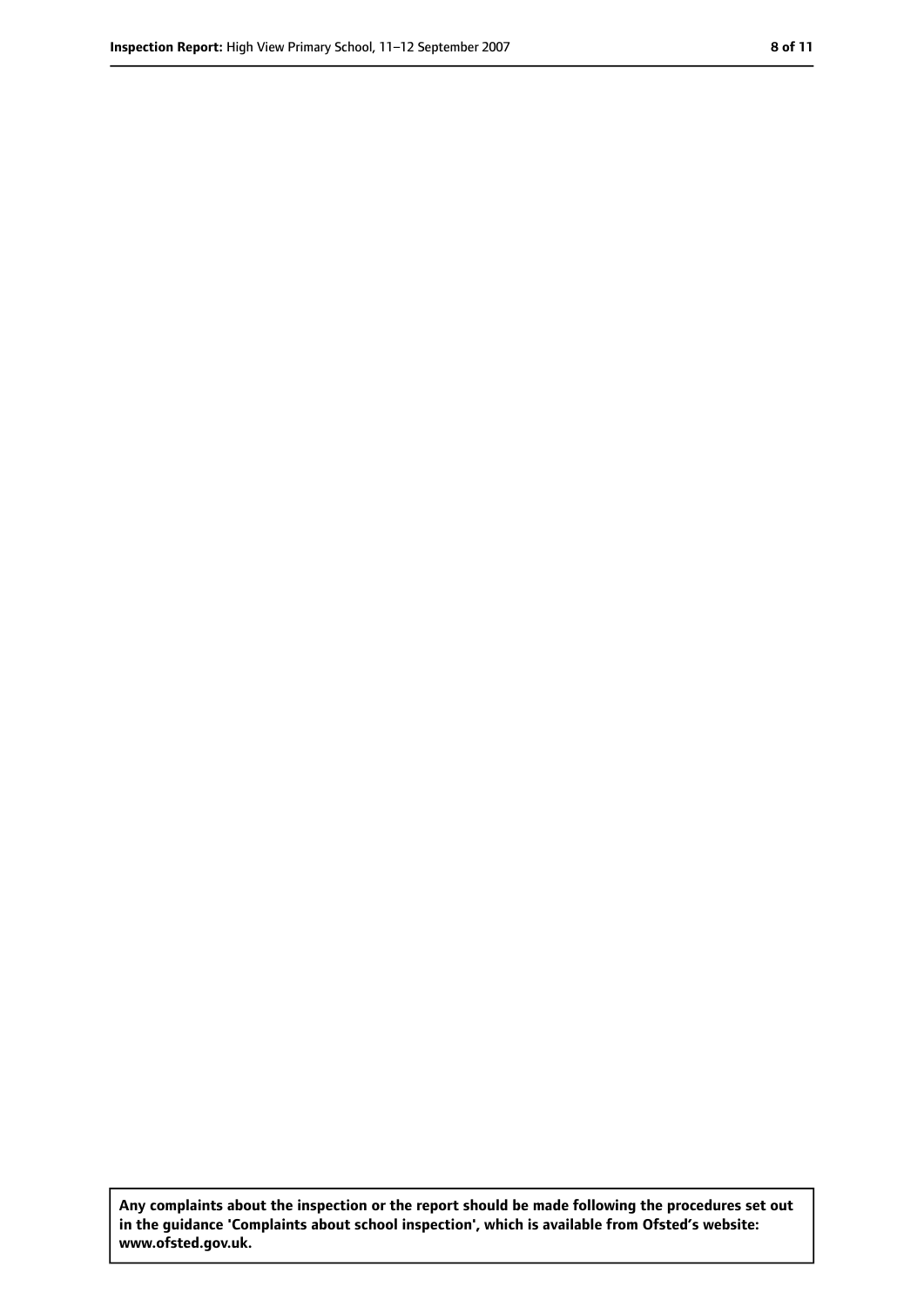### **Inspection judgements**

| $^{\backprime}$ Key to judgements: grade 1 is outstanding, grade 2 good, grade 3 satisfactory, and | <b>School</b>  |
|----------------------------------------------------------------------------------------------------|----------------|
| l  arade 4 inadequate                                                                              | <b>Overall</b> |

### **Overall effectiveness**

| How effective, efficient and inclusive is the provision of education, integrated<br>care and any extended services in meeting the needs of learners? |     |
|------------------------------------------------------------------------------------------------------------------------------------------------------|-----|
| Effective steps have been taken to promote improvement since the last<br>inspection                                                                  | Yes |
| How well does the school work in partnership with others to promote learners'<br>well-being?                                                         |     |
| The effectiveness of the Foundation Stage                                                                                                            |     |
| The capacity to make any necessary improvements                                                                                                      |     |

#### **Achievement and standards**

| How well do learners achieve?                                                                               |  |
|-------------------------------------------------------------------------------------------------------------|--|
| The standards <sup>1</sup> reached by learners                                                              |  |
| How well learners make progress, taking account of any significant variations between<br>groups of learners |  |
| How well learners with learning difficulties and disabilities make progress                                 |  |

#### **Personal development and well-being**

| How good is the overall personal development and well-being of the<br>learners?                                  |  |
|------------------------------------------------------------------------------------------------------------------|--|
| The extent of learners' spiritual, moral, social and cultural development                                        |  |
| The extent to which learners adopt healthy lifestyles                                                            |  |
| The extent to which learners adopt safe practices                                                                |  |
| How well learners enjoy their education                                                                          |  |
| The attendance of learners                                                                                       |  |
| The behaviour of learners                                                                                        |  |
| The extent to which learners make a positive contribution to the community                                       |  |
| How well learners develop workplace and other skills that will contribute to<br>their future economic well-being |  |

#### **The quality of provision**

| How effective are teaching and learning in meeting the full range of the<br>learners' needs?          |  |
|-------------------------------------------------------------------------------------------------------|--|
| How well do the curriculum and other activities meet the range of needs<br>and interests of learners? |  |
| How well are learners cared for, quided and supported?                                                |  |

 $^1$  Grade 1 - Exceptionally and consistently high; Grade 2 - Generally above average with none significantly below average; Grade 3 - Broadly average to below average; Grade 4 - Exceptionally low.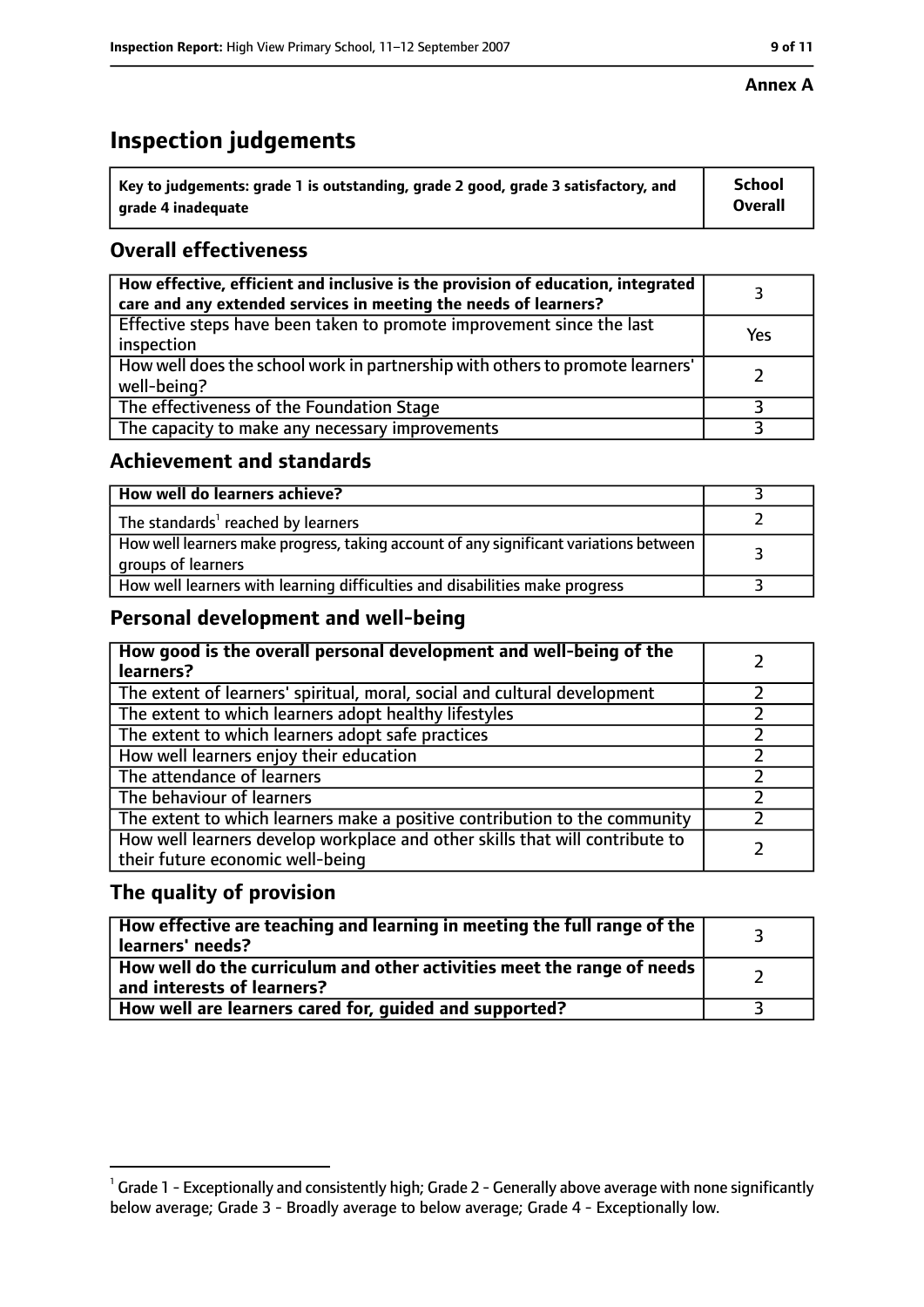## **Leadership and management**

| How effective are leadership and management in raising achievement<br>and supporting all learners?                                              | 3         |
|-------------------------------------------------------------------------------------------------------------------------------------------------|-----------|
| How effectively leaders and managers at all levels set clear direction leading<br>to improvement and promote high quality of care and education |           |
| How effectively leaders and managers use challenging targets to raise standards                                                                 | 3         |
| The effectiveness of the school's self-evaluation                                                                                               |           |
| How well equality of opportunity is promoted and discrimination tackled so<br>that all learners achieve as well as they can                     | 3         |
| How effectively and efficiently resources, including staff, are deployed to<br>achieve value for money                                          | 3         |
| The extent to which governors and other supervisory boards discharge their<br>responsibilities                                                  | 3         |
| Do procedures for safequarding learners meet current government<br>requirements?                                                                | Yes       |
| Does this school require special measures?                                                                                                      | <b>No</b> |
| Does this school require a notice to improve?                                                                                                   | No        |